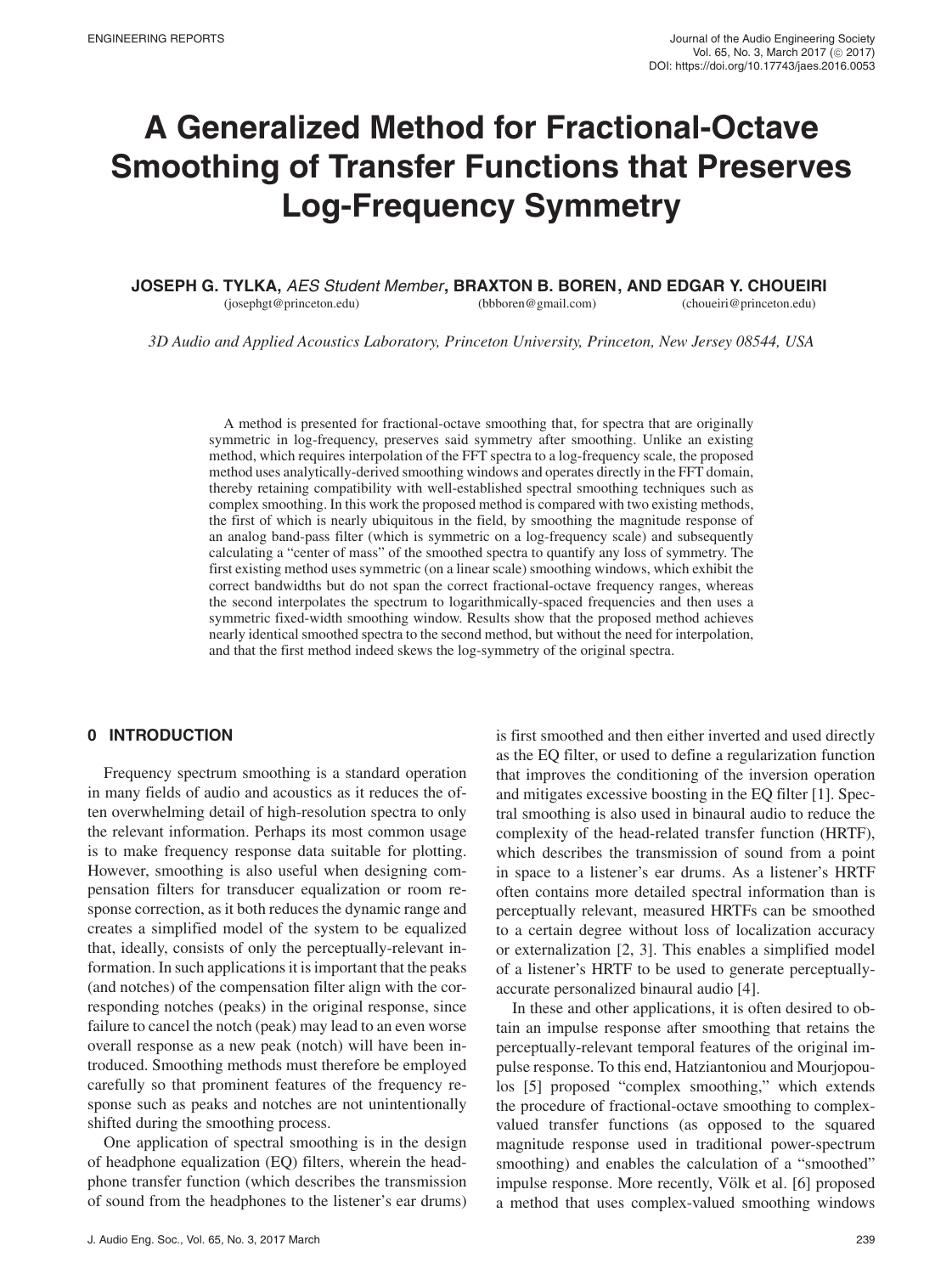(corresponding to exponentially-decaying time windows applied to the impulse response) to better approximate the temporal and spectral smoothing inherent to the human auditory system. Also, as an alternative to complex smoothing, Bank [7] presented a method of modeling transfer functions by a finite number of parallel second-order filters (whose poles are typically logarithmically-spaced in frequency), and showed that this method achieves a frequency resolution similar to that of fractional-octave smoothing. Due to this current interest in obtaining equivalent time-domain responses after smoothing, any new spectral smoothing method should either retain compatibility with complex smoothing or prescribe an alternative method of obtaining the smoothed impulse response.

#### **0.1 Previous Work and Remaining Problems**

Fractional-octave smoothing is a special case of spectral smoothing in which the bandwidth of the smoothing window is a constant percentage of the center frequency. Consequently, to smooth frequency spectra obtained via the fast Fourier transform (FFT) of a discrete-time signal, wherein the spectral data points are uniformly spaced in frequency, the fractional-octave smoothing window must vary with frequency. Hatziantoniou and Mourjopoulos [5] presented a method and general framework for smoothing FFT-based frequency spectra to an arbitrary frequency resolution. However, this method prescribes smoothing windows that are symmetric on a linear frequency scale (and therefore do not span the correct fractional-octave bands), which consequently introduces an error, as is shown in the present work. Lipshitz et al. [8] prescribe interpolating the FFT spectrum to a logarithmic frequency (log-frequency) scale, so that a fixed-width moving-average filter may be employed. As is shown in the present work, this approach is able to preserve the log-symmetry of raw spectra but requires leaving the FFT domain via interpolation, incurring a computational cost and necessarily introducing errors.

#### **0.2 Objectives and Approach**

The goal of this work is to derive a fractional-octave smoothing method that preserves the log-symmetry of the original spectrum. Ideally, such a method should also operate directly on FFT-based frequency spectra, without the need to interpolate to a non-uniform frequency scale, and should be compatible with complex smoothing. Additionally, we evaluate the ability of existing fractional-octave smoothing methods to preserve log-frequency symmetry seen in the original spectrum. To evaluate the methods considered in this work, we apply each method to the magnitude response of an analog band-pass filter, which is symmetric on a log-frequency scale. Any loss of symmetry is examined in terms of a "center of mass" of the smoothed spectrum.

In Sec. 1 we present the framework for fractional-octave smoothing, followed by a brief review of the symmetricwindow method in Sec. 1.1 and the log-frequency interpolation method in Sec. 1.2. We then propose an alternative method in Sec. 1.3, perform a comparative analysis of the three methods in Sec. 2, and conclude.

## **1 SMOOTHING METHODS**

In general, spectral smoothing may be applied to any function of frequency. Here, we restrict our discussion to raw (i.e., not smoothed) frequency spectra whose data points are specified at uniformly-spaced frequencies on a linear scale, such as those obtained through an FFT. Furthermore, in the applications of spectral smoothing mentioned in the introduction, the spectra to be smoothed are typically frequency or magnitude responses of acoustic transfer functions, rather than Fourier transforms or power spectra of time-domain signals.<sup>1</sup> Consequently, we further restrict our discussion to the smoothing of frequency or magnitude responses of transfer functions.

Consider a raw, possibly complex-valued frequency spectrum of length *N* denoted by *X*[*k*], where *k* is the discrete frequency index. The smoothed spectrum is given by

$$
X_{s}[k] = \sum_{k'=0}^{N-1} W[k, k']X[k'] \tag{1}
$$

for all integers  $k, k' \in [0, N - 1]$ , where, for a given value of  $k$ ,  $W[k, k']$  denotes the  $k<sup>th</sup>$  sequence of non-negative weights used to smooth the raw spectrum [5]. These weights are normalized such that, for all  $k \in [0, N - 1]$ ,

$$
\sum_{k'=0}^{N-1} W[k, k'] = 1.
$$
\n(2)

The smoothing operation defined by Eq. (1) can be thought of as a frequency-domain convolution with a frequency-dependent kernel, *W*[*k*, *k* ]. In the case of a frequency-invariant smoothing window (e.g., a fixed-width moving-average filter), we can instead define a single weight sequence  $W[k - k'] = W[k, k']$ , and Eq. (1) takes the standard form of convolution.

To compute the smoothed spectrum at a given frequency  $f = kF_s/N$ , where  $F_s$  is the sampling rate, the (exact) lower

<sup>&</sup>lt;sup>1</sup>This distinction becomes necessary when discussing interpolation to a log-frequency scale. For example, for power spectra of time-domain signals, conversion from a linear frequency scale to a log-frequency scale should also involve a change of units of the vertical axis, such that the values that are plotted on a linear frequency scale represent power per unit linear frequency, whereas those plotted on a log-frequency scale represent power per unit log-frequency. Through this conversion, a pink-noise power spectrum plotted over linear frequency would exhibit the usual −3 dB/octave slope, while on a log-scale, the spectrum would appear flat. Consequently, on either frequency scale, integrating the power spectrum over a given frequency band gives the total power in that band. However, for frequency (or magnitude) responses of transfer functions, the values that are plotted are gains for specific frequencies, regardless of the distribution of those frequency points. Consequently, interpolation of a frequency response to a log-frequency scale should involve only a "resampling" of the response to logarithmically-spaced frequencies; it should not involve a change of units.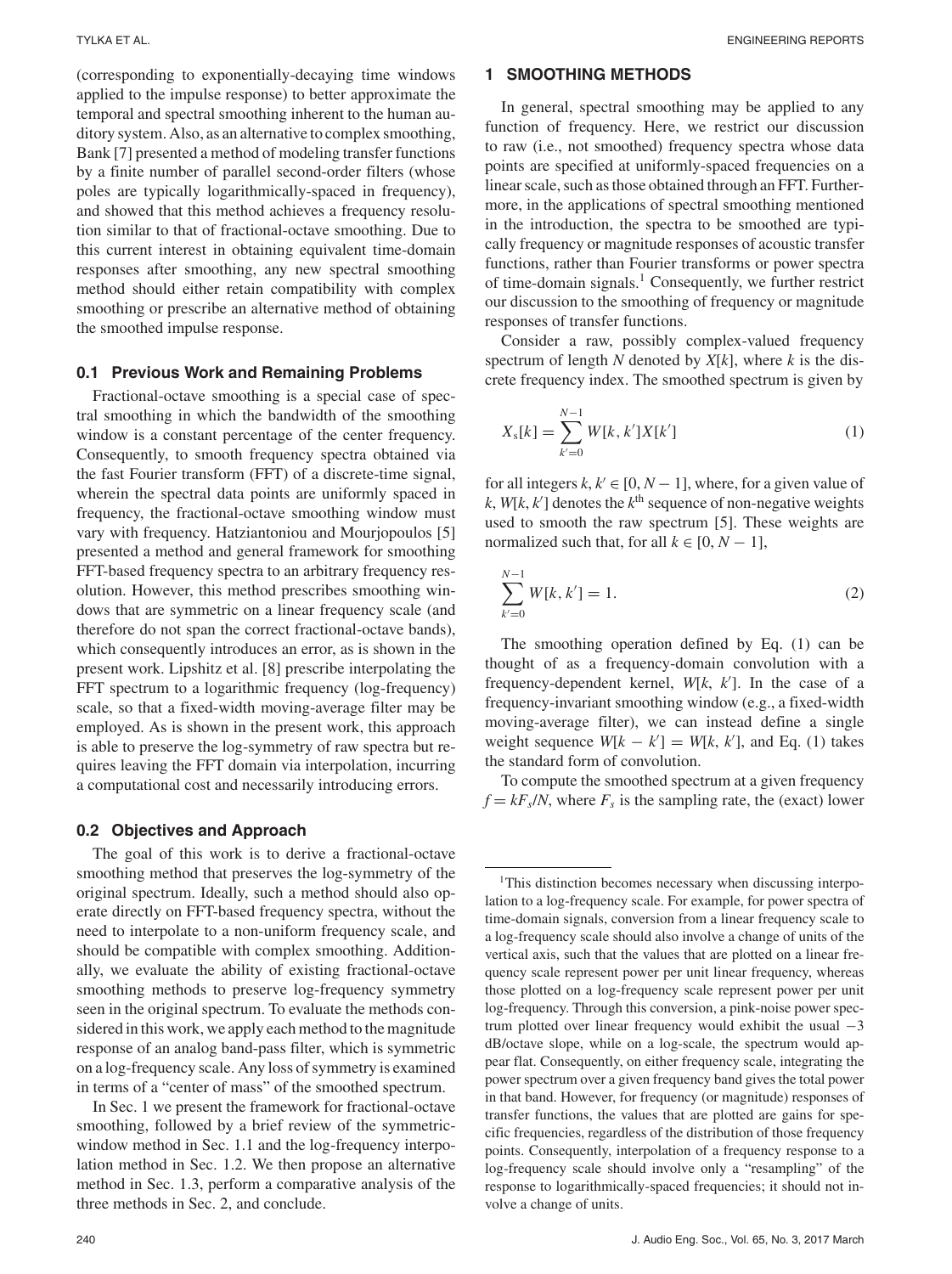and upper cutoff frequencies of the weighting function are given by

$$
f_L = f \cdot 2^{-\Delta/2},
$$
  
\n
$$
f_U = f \cdot 2^{+\Delta/2},
$$
\n(3)

respectively [5], where  $\Delta$  is the smoothing bandwidth in octaves. Consequently, the ratio, *Q*, of the center frequency to the bandwidth is a constant, and its reciprocal is given by

$$
\frac{1}{Q} = \frac{f_U - f_L}{f} = 2\sinh\left(\frac{\Delta \log(2)}{2}\right). \tag{4}
$$

#### **1.1 Method 1: Symmetric Weights**

In the method presented by Hatziantoniou and Mourjopoulos [5], the smoothed spectrum is computed using Eq. (1), where the weighting function is derived by first defining the half-length of the  $k<sup>th</sup>$  weight sequence as

$$
m[k] = \left\lfloor \frac{1}{2} \frac{k}{Q} \right\rfloor,\tag{5}
$$

where  $\lfloor \cdot \rfloor$  denotes rounding down to the nearest integer. The weighting function for a rectangular window is then given by

$$
W_{R}[k, k'] = \begin{cases} \frac{1}{2m[k] + 1} & \text{for } |k - k'| \le m[k],\\ 0 & \text{for } |k - k'| > m[k]. \end{cases}
$$
(6)

From this definition we see that each weight sequence is a rectangular window with  $2m[k] + 1$  non-zero values centered around  $k = k'$ . This is in conflict with Eq. (3), as the upper cutoff frequency should be further from the center than the lower cutoff, but instead the two ends of the weight sequence are equidistant to the center. As we will show in Sec. 2, this error becomes significant for large smoothing bandwidths.

#### **1.2 Method 2: Interpolation to Logarithmic Scale**

In the method proposed by Lipshitz et al. [8], the raw spectrum is first interpolated to a logarithmic frequency scale, at which point a fixed-width moving-average filter is applied. The authors suggest interpolating to *N*/2 logarithmically-spaced frequencies, which we denote  $\kappa[\ell]$ , given by

$$
\kappa[\ell] = \left(\frac{N}{2}\right)^{\frac{\ell}{N/2 - 1}},\tag{7}
$$

such that  $1 \le \kappa[\ell] \le N/2$  for all integers  $\ell \in [0, N/2 - 1]$ . The interval in octaves between any two adjacent frequencies is a constant, given by

$$
\beta = \log_2 \frac{\kappa[\ell+1]}{\kappa[\ell]} = \frac{1}{N/2 - 1} \log_2 \frac{N}{2},\tag{8}
$$

and, as we did for method 1, we define the weight-sequence half-length,  $\mu$ , as

$$
\mu = \left\lfloor \frac{\Delta/2}{\beta} \right\rfloor,\tag{9}
$$

which is also constant.

To perform the interpolation, Lipshitz et al. [8] suggest a 4-point polynomial (i.e., cubic) interpolation, but, in general, any interpolation scheme (e.g., linear, spline, etc.) may be employed. Here, we use linear interpolation, such that the interpolated raw spectrum,  $\hat{X}$ , which is now a function of the log-frequency index  $\ell$ , is given by

$$
\hat{X}[\ell] = X[k_1] + (X[k_2] - X[k_1]) \frac{\kappa[\ell] - k_1}{k_2 - k_1},\tag{10}
$$

where  $k_1 = |\kappa[\ell]|$  and  $k_2 = k_1 + 1$ .

The smoothed spectrum,  $\hat{X}_s$ , is also a function of  $\ell$  and is given by

$$
\hat{X}_{s}[\ell] = \sum_{\ell'=0}^{N/2-1} \hat{W}[\ell-\ell']\hat{X}[\ell'],
$$
\n(11)

where  $\hat{W}$  is the weighting function. For a rectangular window,  $\hat{W}$  is given by

$$
\hat{W}_{R}[\ell - \ell'] = \begin{cases}\n\frac{1}{2\mu + 1} & \text{for } |\ell - \ell'| \le \mu, \\
0 & \text{for } |\ell - \ell'| > \mu.\n\end{cases}
$$
\n(12)

The smoothed spectrum is then interpolated back to a linear frequency scale by

$$
X_{s}[k] = \hat{X}_{s}[\ell_{1}] + (\hat{X}_{s}[\ell_{2}] - \hat{X}_{s}[\ell_{1}]) \frac{k - \kappa[\ell_{1}]}{\kappa[\ell_{2}] - \kappa[\ell_{1}]},
$$
\n(13)

where  $\ell_1 = \lfloor (N/2 - 1) \log_{N/2}(k) \rfloor$  and  $\ell_2 = \ell_1 + 1$ .

# **1.3 Method 3: Logarithmically-Compensated Weights**

Consider a window  $w(\phi)$  that is a function of the continuous variable  $φ$  (we will see later that  $φ$  is related to frequency). Let  $w$  be an even function of  $\phi$  whose total integral is unity, i.e.,

$$
\int_{-\infty}^{\infty} w(\phi)d\phi = 1.
$$
 (14)

For example, given a smoothing bandwidth of  $\Delta$  octaves, the normalized rectangular window is given by

$$
w_{\mathcal{R}}(\phi) = \begin{cases} 1/\Delta & \text{for } |\phi| \le \Delta/2, \\ 0 & \text{for } |\phi| > \Delta/2. \end{cases}
$$
(15)

For a given center-frequency index, *k*, we compute the weighting function by successively integrating adjacent slices of the window function, i.e.,

$$
W[k, k'] = \int_{\Phi[k, k'-0.5]}^{\Phi[k, k'+0.5]} w(\phi) d\phi
$$
 (16)

for all integers  $k, k' \in [0, N - 1]$ , where  $\phi$  represents logfrequency in octaves relative to *k*, i.e.,  $log_2(k'/k)$ , and the limits of integration are given by

$$
\Phi[k, k' \pm 0.5] = \log_2\left(\frac{k' \pm 0.5}{k}\right). \tag{17}
$$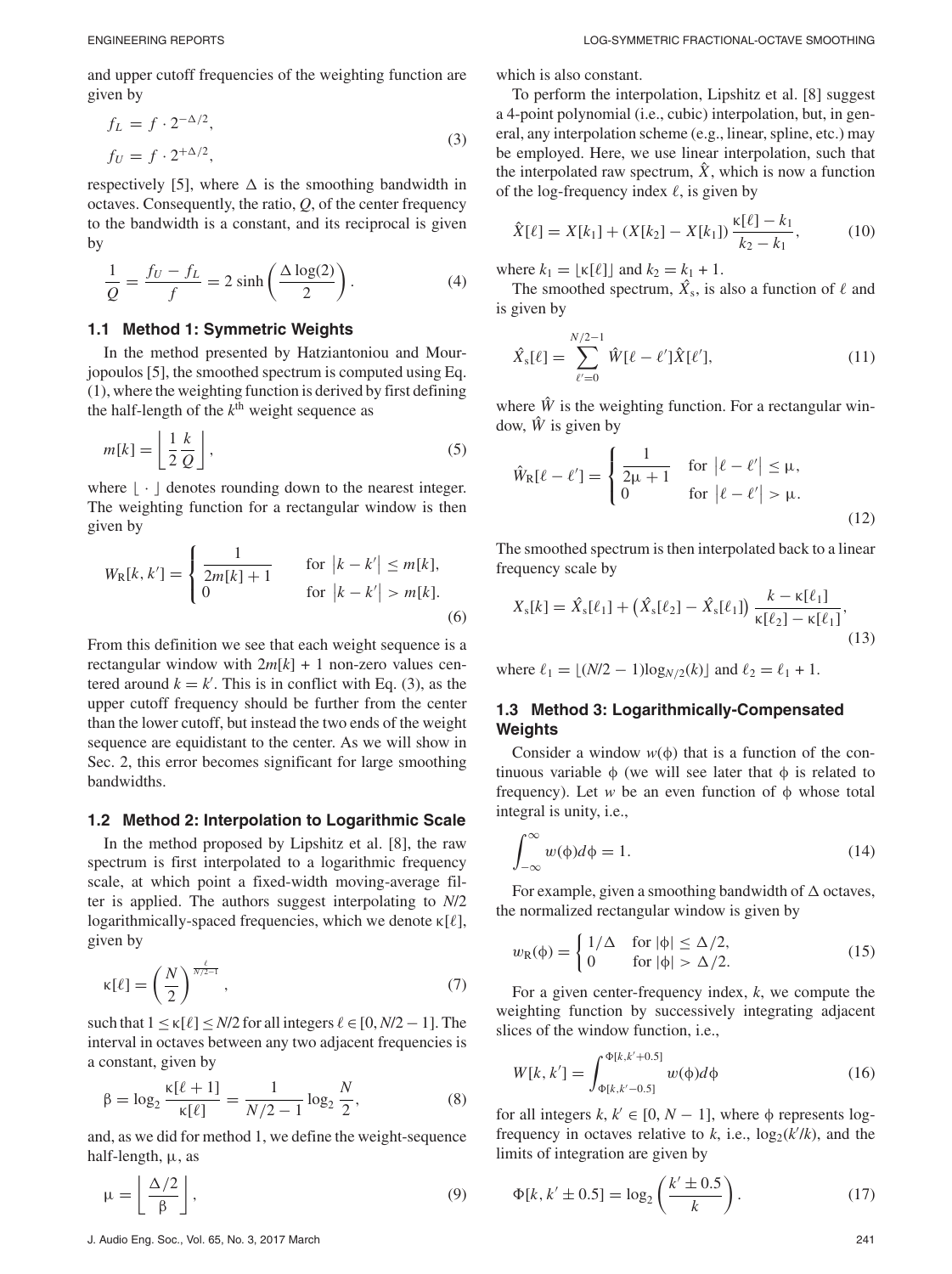

Fig. 1. Calculated weighting function *W*[*k*, *k* ] for methods 1 (symmetric weights – empty circles) and 3 (log-compensated weights – filled circles) for a rectangular window function *w*(φ) (solid curve). In this example,  $k = 10$  and  $\Delta = 1$  octave. Dashed vertical lines (and ticks on the top axis) indicate the limits of integration,  $\Phi[10, k' \pm 0.5]$ , given by Eq. (17).

As for method 1, the smoothed spectrum is then computed using Eq. (1) but with this new weighting function. Due to the normalization of the window function imposed in Eq. (14), each resulting weight sequence is also normalized and satisfies Eq. (2).

*Example.* To illustrate the difference between the calculated weights and the window function, consider the weight sequence needed to compute the value of the smoothed spectrum at  $k = 10$ , for 1-octave smoothing. The window function is given by Eq. (15), and the weights will be nonzero for, at most,  $\lfloor k \cdot 2^{-\Delta/2} \rfloor \le k' \le \lceil k \cdot 2^{+\Delta/2} \rceil$ , i.e.,  $k' \in [7,$ 15], where  $\lceil \cdot \rceil$  denotes rounding up to the nearest integer and the bounds of the inequalities are obtained by substituting  $k$  for  $f$  in Eq. (3). However, integrating the window function for all slices reveals that  $W[10, 15] = 0$ , since that integral begins at  $log_2(14.5/10)$  but the window function already dropped to zero at  $\phi \approx \log_2(14.142/10)$ .

The calculated non-zero weights are shown as filled circles in Fig. 1 along with the window function, both as functions of φ. From this plot, we observe two features of the weight sequence. First, the end points take into account the extent to which the window function occupies the corresponding frequency interval, whereas simply evaluating the window function at each  $k'$  would only ever give either 0 or  $1/\Delta$ . Second, the intermediate points exhibit a frequency-dependent trend similar to that of a pink-noise power spectrum. Indeed, this sequence is derived to assign equal weight per unit log-frequency (e.g., octave), so although the width of each frequency interval is constant, the ratio between the upper and lower edges of the interval decreases with increasing frequency, so the weight must also decrease.

For comparison, the weights for method 1 are also shown in Fig. 1 as empty circles that remain constant  $(W[k, k']) =$ 1/7) for  $|k - k'| \le m[k] = 3$  and zero otherwise.

# **2 ANALYSIS**

To examine how each smoothing method affects logfrequency symmetry, we apply each method to the magnitude response of an analog band-pass filter whose frequency response is given by

$$
H(i\omega) = \frac{\frac{i\omega}{\omega_0}/Q}{1 + \frac{i\omega}{\omega_0}/Q + (\frac{i\omega}{\omega_0})^2}.
$$
\n(18)

In this analysis, we choose a  $1/6<sup>th</sup>$ -octave band-pass filter  $(Q \approx 8.65$  from Eq. (4)) with a center frequency of  $f_0 =$  $\omega_0/(2\pi) = 5000$  Hz, and sample the frequency response above at  $N = 4096$  points, with a frequency resolution of  $\approx$ 24 Hz (i.e.,  $F_s = 100,000$  samples/s). The raw spectrum is then given by  $X[k] = |H(2\pi i kF_s/N)|^2$ .

To quantify any skewing of log-frequency symmetry, we compare the center frequency,  $f_0$ , of the band-pass filter to the "center of mass,"  $f_c$ , of each smoothed spectrum.<sup>2</sup> We define  $f_c$  in coordinates of log-frequency such that, for our chosen raw spectrum (which is symmetric in logfrequency), the result is equal to  $f_0$ . This center of mass is given by

$$
f_c = \exp\left(\frac{\sum_{\ell=\ell_0-\lceil 2/\beta\rceil}^{\ell_0+\lceil 2/\beta\rceil} \log\left(\frac{\kappa[\ell]F_s}{N}\right) \hat{X}_s[\ell]}{\sum_{\ell=\ell_0-\lceil 2/\beta\rceil}^{\ell_0+\lceil 2/\beta\rceil} \hat{X}_s[\ell]}\right),\qquad(19)
$$

where  $\hat{X}_s$  is the smoothed spectrum interpolated to a logfrequency scale, obtained using Eq. (10) with *X*<sup>s</sup> in place of *X*, and  $\ell_0$  is the log-frequency index corresponding to the center frequency  $f_0$  of the band-pass filter, given by

$$
\ell_0 = \text{Round}\left[\left(\frac{N}{2} - 1\right) \log_{N/2} \left(\frac{Nf_0}{F_s}\right)\right].
$$

The limits of the summation,  $\ell_0 \pm [2/\beta]$ , indicate averaging over two octaves above and two below  $f_0$ . The error in the center of mass is then given in percent by

$$
\epsilon = 100 \times \frac{f_c - f_0}{f_0}.\tag{20}
$$

#### **2.1 Results**

The differences between the three smoothing methods can be seen qualitatively in Fig. 2, which shows the smoothed spectra produced by each of these methods using rectangular windows and 1-octave smoothing. We see from this plot that not only is method 1 unable to preserve the log-frequency symmetry observed in the raw spectrum, but also the smoothed spectrum for method 1 appears shifted to the right (i.e., blue-shifted) relative to those of methods 2 and 3 and to the original spectrum.

<sup>2</sup>There is a subtle but important distinction between the center of mass of a magnitude response (as defined here) and that of the power spectrum of a signal (also known as the "spectral centroid"). For a magnitude response, we can arbitrarily choose frequencies at which to sample the response, although doing so may change the result. A signal's power spectrum, however, cannot be resampled arbitrarily, as its data points represent power per unit frequency, and therefore its center of mass is unambiguously defined.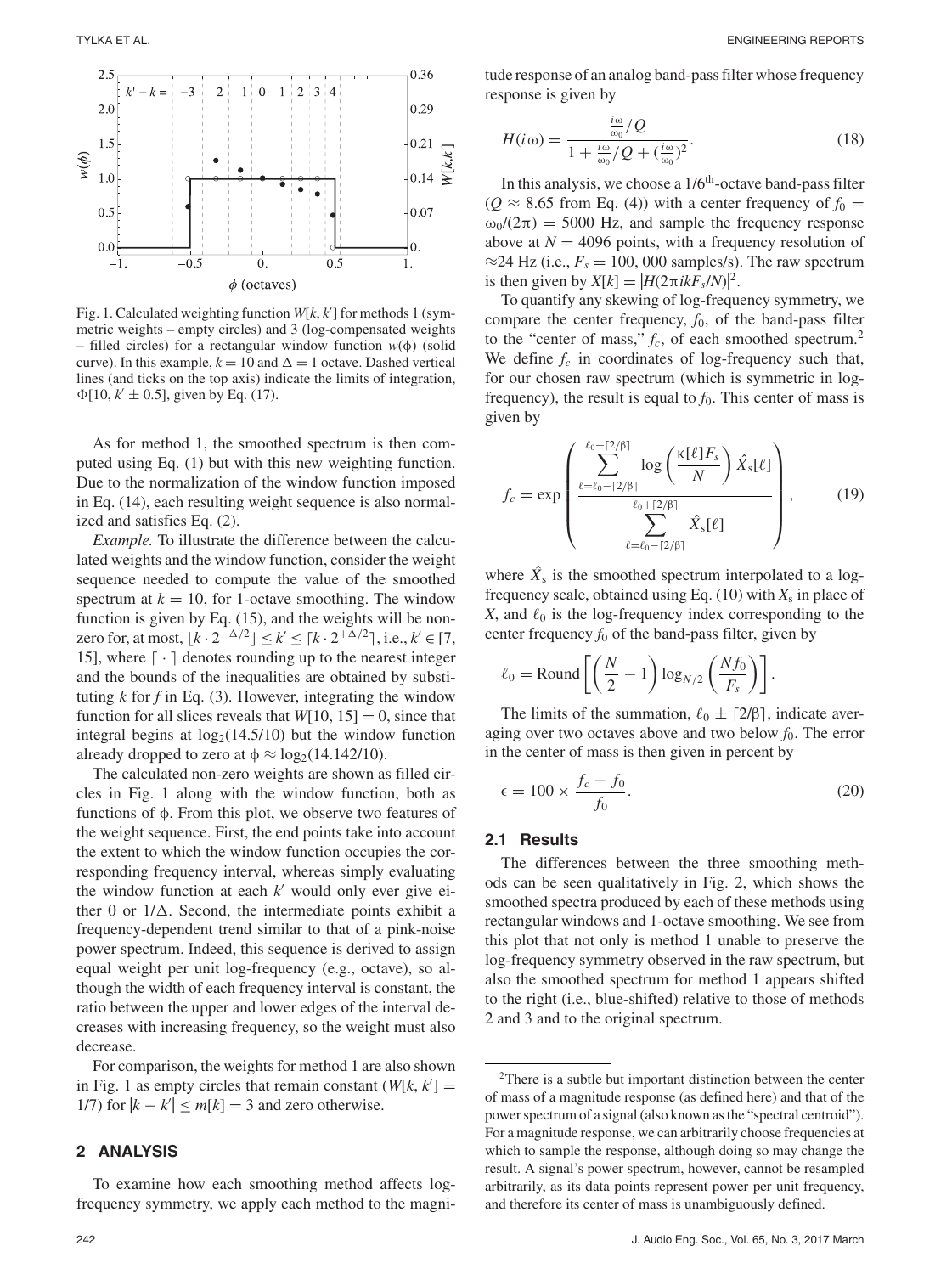

Fig. 2. Original and 1-octave-smoothed spectra for the magnitude response of an analog band-pass filter. Method 1 refers to the symmetric weights method; 2 to interpolation to a log-frequency scale; and 3 to log-compensated weights. The smoothed spectra produced by methods 2 and 3 are nearly identical, so both are represented by the black curve. The bottom axis shows frequency relative to the center frequency,  $f_0$ , of the band-pass filter, while the top axis shows frequency in kHz for  $f_0 = 5$  kHz.



Fig. 3. Error, ε, in the center of mass for different smoothing bandwidths,  $\Delta$ . Method 1 refers to the symmetric weights method (denoted by filled circles); 2 to interpolation to a log-frequency scale (triangles); and 3 to log-compensated weights (squares). Plot markers for methods 2 and 3 are alternated for legibility.

The errors in the center of mass are plotted in Fig. 3 for each smoothing method and for a range of smoothing bandwidths. We see from this plot that the center of mass of the smoothed spectrum generated by method 1 increases in frequency as smoothing bandwidth increases. For small smoothing bandwidths ( $\Delta$  < 1/3 octave), this error is quite small (<1%), but becomes large (∼10%) for large smoothing bandwidths.

Contrary to the center of mass, the maximum of the smoothed spectrum for method 1 appears shifted to the *left* relative to that of the original spectrum (see Fig. 2). To further explore this phenomenon, we apply methods 1 and 3 to smooth a unit impulse located at  $f_0$ , as shown in Fig. 4. From this plot we see that the maximum of the smoothed spectrum for method 1 occurs at a significantly lower frequency than  $f_0$ , although the precise location of the



Fig. 4. Original and 1-octave-smoothed spectra for a unit impulse located at  $f_0$ , computed for methods 1 (symmetric weights) and 3 (log-compensated weights). The smoothed spectra are multiplied by a factor of 100 for legibility. The bottom axis shows frequency relative to  $f_0$ , while the top axis shows frequency in kHz for  $f_0 =$ 5 kHz.

maximum will depend on the raw spectrum (e.g., the width of the raw peak), the smoothing window, and the smoothing bandwidth.

The reason for this shift can be understood in terms of the contribution of the raw spectrum's maximum to each smoothed value. From Eqs. (5) and (6), as frequency *k* increases, the width of the smoothing window increases and, due to the normalization of the weights, its amplitude decreases. Consequently, the contribution of the raw spectrum's maximum to the smoothed value decreases as frequency increases, yielding, in this case, a steadily decreasing smoothed spectrum.

Method 3, on the other hand, creates a uniform spectrum that is symmetric about  $f_0$  but has no single maximum. However, it can be verified that for other smoothing windows (e.g., Hanning), the peak appears at  $f_0$ .

# **3 CONCLUSION**

In this paper we explored the ability (or lack thereof) of fractional-octave smoothing methods to preserve the logfrequency symmetry of frequency spectra. Specifically, we examined two existing methods of smoothing, the first of which uses a symmetric (on a linear frequency scale) window of the correct bandwidth, but whose cutoff frequencies are not equidistant from the center frequency when viewed on a log-frequency scale, and therefore do not correspond to the *correct* fractional-octave band. The second method requires that the raw spectrum first be interpolated to a log-frequency scale, a process that necessarily introduces errors, but simplifies the fractional-octave smoothing procedure to a moving-average operation with a symmetric window that corresponds well with the correct fractionaloctave band. We proposed a third smoothing method that is able to accurately replicate the smoothed spectrum of the second method but without the need for interpolation. This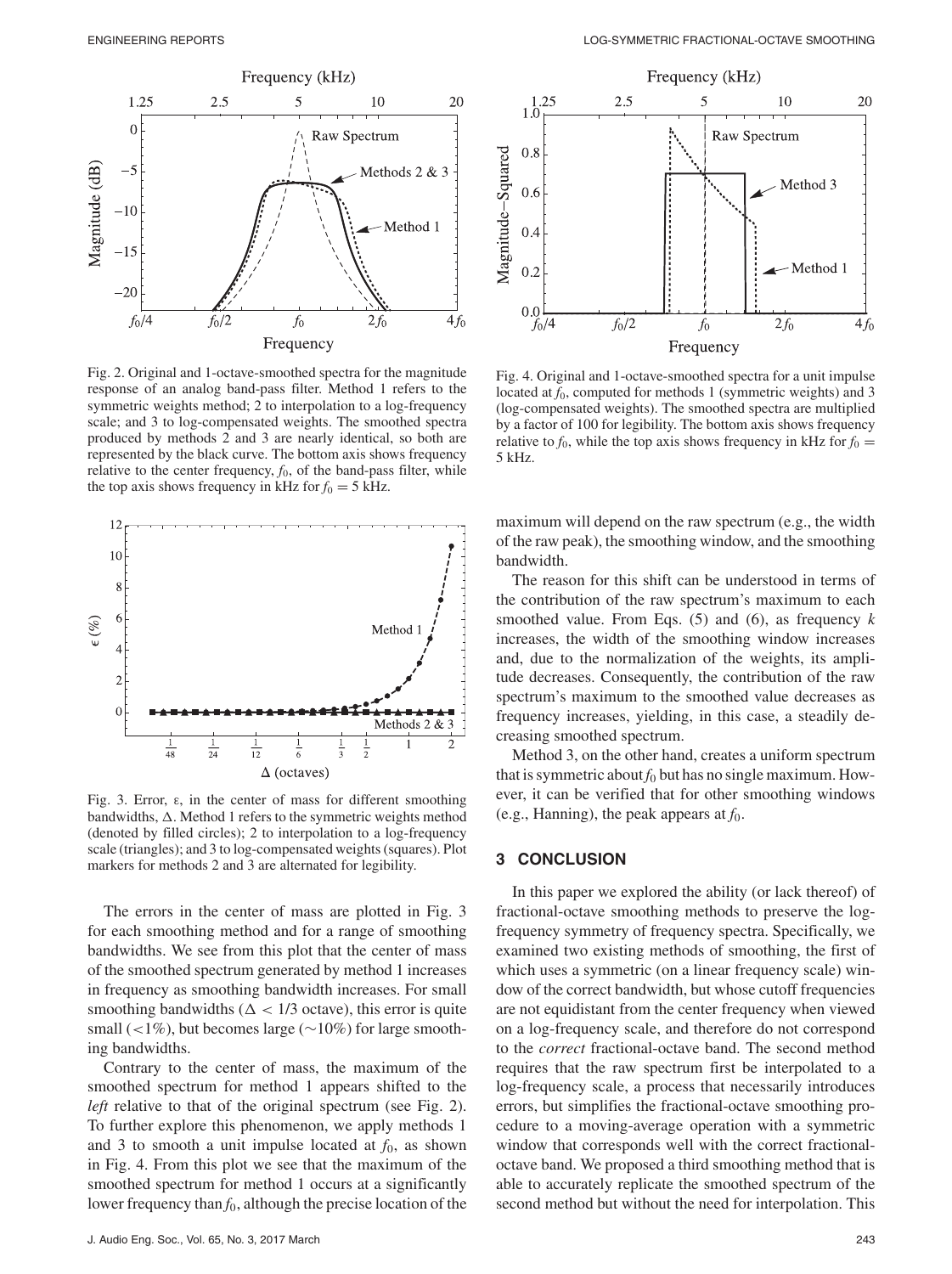method is fully compatible with other FFT-based smoothing techniques such as complex smoothing (see Hatziantoniou and Mourjopoulos [5]) and can be employed with any smoothing window (e.g., Hanning window, band-pass filter, etc.), provided the window can be specified as an integrable function of log-frequency.

We performed a numerical analysis of the "center of mass" of the smoothed spectra produced by each method given the magnitude response of an analog band-pass filter (which is symmetric on a log-frequency scale) as the raw spectrum. This analysis revealed that only the first method is unable to preserve the log-symmetry of the raw spectrum, as it shifts the center of mass upwards in frequency, resulting in a "blue-shifted" smoothed spectrum. It is worth noting that this error is quite small for small smoothing bandwidths (e.g., the center of mass shifts by <1% of the center frequency for 1/3-octave smoothing) and therefore may be tolerable in some applications. We also smoothed a unit impulse with the first and third methods to explore how the maximum may shift after smoothing. Results showed that only the first method shifts the maximum downwards in frequency, although we expect this phenomenon to be less significant for smaller smoothing bandwidths.

Regarding the computational cost of the proposed method, it is relevant to note that, for many smoothing windows, the definite integral of the window (see Eq. (16)) can be evaluated analytically, making the calculation of each weight sequence computationally inexpensive. Furthermore, for all smoothing windows, the weighting function can be precomputed and stored in a matrix, recasting the smoothing operation as a matrix multiplication whose computational expense would be invariant with smoothing method, window, and bandwidth.

Future work should include an exploration of the equivalent time-domain implementation of the proposed method, wherein smoothing is expressed as multiplication of the input impulse response with frequency-dependent windows [5] and an investigation into the perceptual differences, if any, between the first and third methods for various smoothing bandwidths and in various applications (e.g., digital room correction, headphone equalization, etc.).

# **4 ACKNOWLEDGMENT**

This work is sponsored by the Sony Corporation of America. The authors wish to thank R. Sridhar for fruitful discussions during this work and the anonymous reviewers for their feedback.

## **5 REFERENCES**

[1] Z. Schärer and A. Lindau, "Evaluation of Equalization Methods for Binaural Signals," presented at the *126th Convention of the Audio Engineering Society* (2009 May) convention paper 7721.

[2] B. Xie and T. Zhang, "The Audibility of Spectral Detail of Head-Related Transfer Functions at High Frequency," *Acta Acustica united with Acustica*, vol. 96, no. 2, pp. 328–339 (2010). https://doi.org/10.3813/AAA.918282

[3] H. G. Hassager, T. Dau, and F. Gran, "The Effect of Spectral Details on the Externalization of Sounds," presented at the *7th Forum Acusticum* (2014 Sep.).

[4] E. Rasumow, M. Blau, M. Hansen, S. van de Par, S. Doclo, V. Mellert, and D. Püschel, "Smoothing Individual Head-Related Transfer Functions in the Frequency and Spatial Domains," *J. Acoust. Soc. Am.*, vol. 135, no. 4, pp. 2012–2025 (2014). https://doi.org/10.1121/1.4867372

[5] P. D. Hatziantoniou and J. N. Mourjopoulos, "Generalized Fractional-Octave Smoothing of Audio and Acoustic Responses," *J. Audio Eng. Soc.*, vol. 48, pp. 259–280 (2000 Apr.).

[6] F. Völk, C. Landsiedel, and H. Fastl, "Auditory Adapted Exponential Transfer Function Smoothing (AAS)," presented at the *2011 IEEE Workshop on Applications of Signal Processing to Audio and Acoustics (WASPAA)*, pp. 49–52 (2011 Oct.). https://doi.org/10.1109/ASPAA.2011.6082308

[7] B. Bank, "Audio Equalization with Fixed-Pole Parallel Filters: An Efficient Alternative to Complex Smoothing," *J. Audio Eng. Soc.*, vol. 61, pp. 39–49 (2013 Jan./Feb.).

[8] S. P. Lipshitz, T. C. Scott, and J. Vanderkooy, "Increasing the Audio Measurement Capability of FFT Analyzers by Microcomputer Postprocessing, " *J. Audio Eng. Soc.*, vol. 33, pp. 626–648 (1985 Sep.).